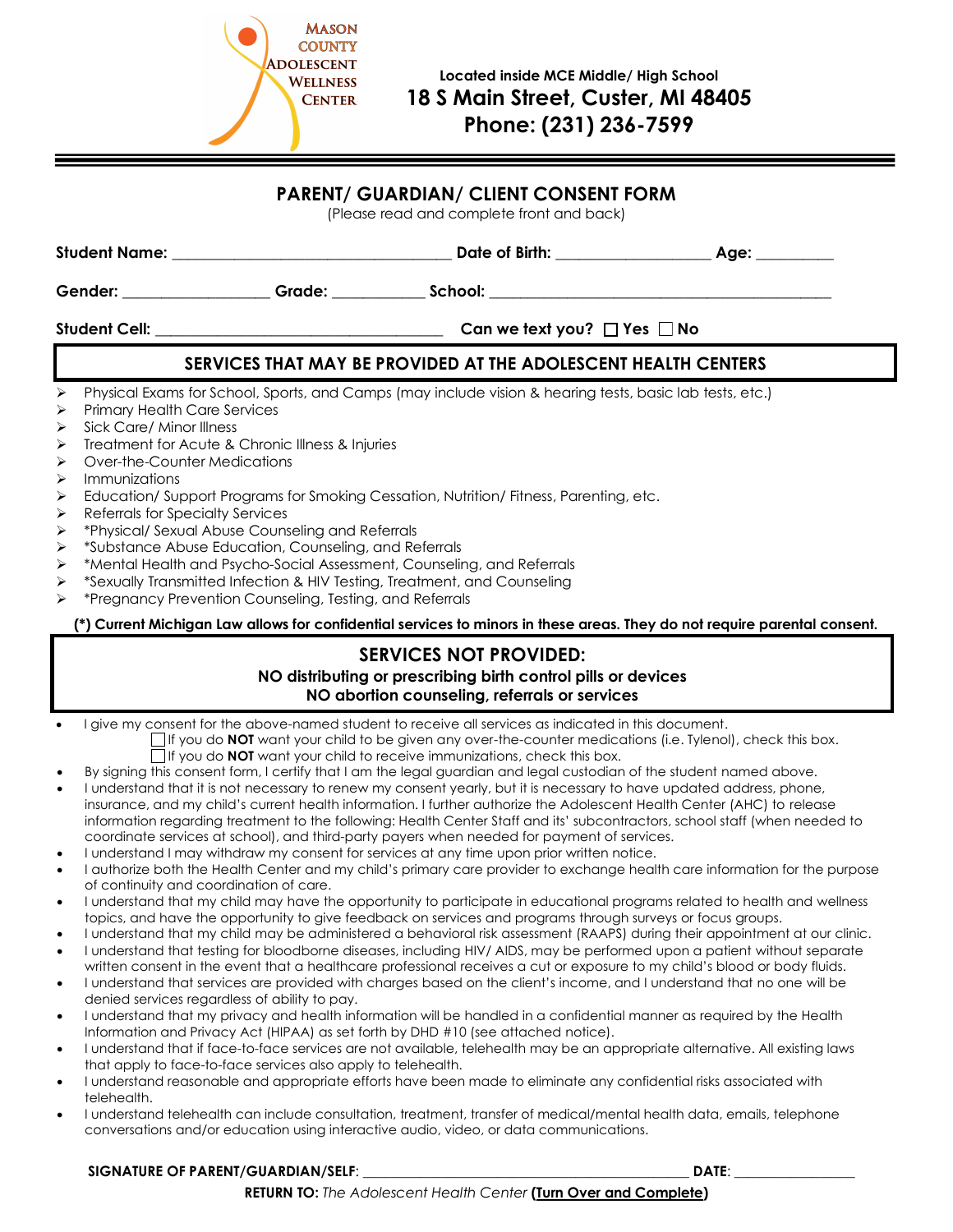### **ADOLESCENT WELLNESS CENTER Registration/ Billing Information Demographic Information**

|                                                                                                              |                   | bennograpme mnomnanom                                 |                                              |                            |                      |                                            |
|--------------------------------------------------------------------------------------------------------------|-------------------|-------------------------------------------------------|----------------------------------------------|----------------------------|----------------------|--------------------------------------------|
| <b>Student Name</b><br><b>Birthdate</b>                                                                      |                   | Race Am Indian/ Alaskan Asian/ Pacific Islander Black |                                              |                            |                      |                                            |
|                                                                                                              |                   |                                                       | $\Box$ Multi-Racial $\Box$ White<br>□Unknown |                            |                      |                                            |
|                                                                                                              |                   |                                                       | $\Box$ Arab<br><b>Ethnicity</b>              | <b>Hispanic</b>            |                      | Non-Arabic/ Hispanic                       |
| <b>Address</b>                                                                                               | City              |                                                       | <b>Zip Code</b>                              | <b>Primary Phone #</b>     |                      | <b>Parent Cell #</b>                       |
|                                                                                                              |                   |                                                       |                                              |                            |                      |                                            |
|                                                                                                              |                   |                                                       |                                              |                            |                      |                                            |
| <b>Parent/ Guardian</b>                                                                                      |                   | <b>Relationship to Student</b>                        |                                              | <b>Parent Work Phone #</b> |                      |                                            |
|                                                                                                              |                   |                                                       |                                              |                            |                      |                                            |
|                                                                                                              |                   |                                                       |                                              |                            |                      |                                            |
| <b>Emergency Contact</b>                                                                                     |                   | <b>Relationship to Student</b>                        |                                              | Phone #                    |                      |                                            |
|                                                                                                              |                   |                                                       |                                              |                            |                      |                                            |
|                                                                                                              |                   |                                                       |                                              |                            |                      |                                            |
|                                                                                                              |                   |                                                       |                                              |                            |                      |                                            |
|                                                                                                              |                   |                                                       |                                              |                            |                      |                                            |
| Does Student live with parents?                                                                              | Yes               |                                                       |                                              |                            |                      |                                            |
|                                                                                                              |                   |                                                       |                                              |                            |                      |                                            |
| INSURANCE *Please, fill out completely. (**see below)                                                        |                   |                                                       |                                              |                            |                      |                                            |
|                                                                                                              |                   |                                                       |                                              |                            |                      |                                            |
| None/Uninsured (please contact me to help obtain MI Child/ Healthy Kids health insurance for my child)   Yes |                   |                                                       |                                              |                            |                      | lNo                                        |
|                                                                                                              |                   |                                                       |                                              |                            |                      |                                            |
| Medicaid/ MI Child   Blue Cross/ Blue Shield   Priority   Other: ________________                            |                   |                                                       |                                              |                            |                      |                                            |
|                                                                                                              |                   |                                                       |                                              |                            |                      |                                            |
|                                                                                                              |                   |                                                       |                                              |                            |                      |                                            |
| ID#                                                                                                          | Policy #          |                                                       | Group #                                      |                            | <b>Coverage Code</b> |                                            |
|                                                                                                              |                   |                                                       |                                              |                            |                      |                                            |
|                                                                                                              |                   |                                                       |                                              |                            |                      |                                            |
| <b>Member Name</b>                                                                                           | <b>Birth Date</b> |                                                       | Social Security #                            |                            |                      | <b>Relationship to Student</b>             |
|                                                                                                              |                   |                                                       |                                              |                            |                      |                                            |
|                                                                                                              |                   |                                                       |                                              |                            |                      |                                            |
| <b>Member Employer</b>                                                                                       |                   | <b>Employer Address</b>                               |                                              |                            |                      | Does your insurance pay for immunizations? |
|                                                                                                              |                   |                                                       |                                              |                            |                      |                                            |
|                                                                                                              |                   |                                                       |                                              |                            | Yes                  | <b>INo</b>                                 |

| SECONDARY INSURANCE (if applicable)                                        |  |                         |                          |                                            |                                |
|----------------------------------------------------------------------------|--|-------------------------|--------------------------|--------------------------------------------|--------------------------------|
| Medicaid/ MI Child<br><b>Blue Cross/ Blue Shield</b><br>Priority<br>Other: |  |                         |                          |                                            |                                |
| ID#<br>Policy #                                                            |  |                         | Group #                  |                                            | <b>Coverage Code</b>           |
|                                                                            |  |                         |                          |                                            |                                |
| <b>Birth Date</b><br><b>Member Name</b>                                    |  |                         | <b>Social Security #</b> |                                            | <b>Relationship to Student</b> |
|                                                                            |  |                         |                          |                                            |                                |
| <b>Member Employer</b>                                                     |  | <b>Employer Address</b> |                          | Does your insurance pay for immunizations? |                                |
|                                                                            |  |                         |                          |                                            | Yes<br> No                     |
| * PIFASE NOTE: SERVICES ARE NOT DENIED BASED ON INARILITY TO PAY           |  |                         |                          |                                            |                                |

**ARE NOT DENIED B \*\* PLEASE COPY FRONT AND BACK OF INSURANCE CARD(S) AND RETURN IT WITH THIS FORM.**

**Parent/Guardian/Self Initials \_\_\_\_\_\_\_\_**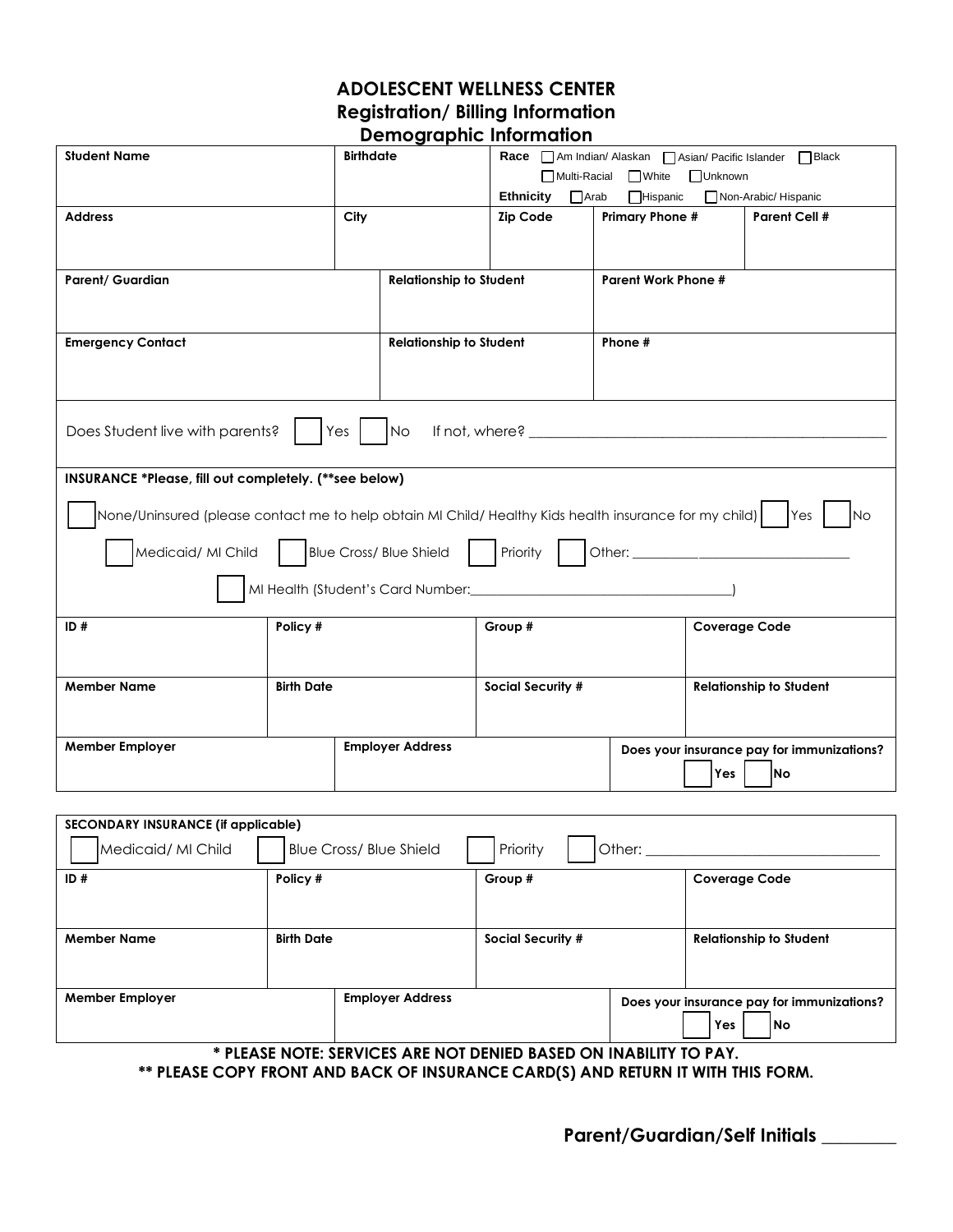| <b>CLIENT MEDICAL HISTORY</b>                |                          |                                    |                  |                                                                   |                                    |
|----------------------------------------------|--------------------------|------------------------------------|------------------|-------------------------------------------------------------------|------------------------------------|
| NAME OF PRIMARY CARE PROVIDER:               |                          | DATE OF LAST PHYSICAL EXAM:        |                  | DATE OF LAST DENTAL EXAM:                                         |                                    |
|                                              |                          | YEAR:<br>MONTH:                    |                  | MONTH:<br>YEAR:                                                   |                                    |
| <b>MEDICATION ALLERGIES:</b>                 | $\Box$ YES $\Box$ NO     | <b>OVERNIGHT HOSPITALIZATIONS:</b> | YESI INO         | MEDICATIONS (prescription,<br>over-the-counter, and/or vitamins): |                                    |
| TYPE:                                        |                          | REASON:                            |                  | YES NO NOT APPLICABLE                                             |                                    |
| <b>FOOD ALLERGIES:</b>                       | YES   NO                 | SURGERIES:                         | iyesi Ino        | NAMES AND DOSAGES:                                                |                                    |
| TYPE:                                        |                          | TYPE:                              |                  |                                                                   |                                    |
| ALLERGIES (i.e. dust, pollen, etc.): □YES NO |                          | <b>BROKEN BONES:</b>               | $r$ es $\Box$ no |                                                                   |                                    |
| TYPE:                                        |                          | <b>DESCRIBE:</b>                   |                  |                                                                   |                                    |
| <b>BEE STING ALLERGY?</b>                    | YES I<br><b>NO</b>       |                                    |                  |                                                                   |                                    |
|                                              |                          |                                    |                  |                                                                   |                                    |
| ADD/ADHD                                     | <b>NO</b><br><b>IYES</b> | <b>ASTHMA</b>                      | YESİ<br>NO.      | DIABETES (high blood sugar)                                       | YES<br><b>NO</b>                   |
| LD/ SPECIAL NEEDS                            | <b>YES</b><br>NΟ         | SHORTNESS OF BREATH                | YESI<br>NO.      | <b>CANCER</b>                                                     | <b>YES</b><br><b>NO</b>            |
| <b>HEADACHES/ MIGRAINES</b>                  | YES<br>NΟ                | <b>HEART PROBLEM</b>               | YESI<br>NΟ       | STOMACH PROBLEMS                                                  | <b>YES</b><br><b>NO</b>            |
| <b>SEIZURE</b>                               | lyes.<br>NΟ              | <b>MURMUR</b>                      | YESI<br>NΟ       | KIDNEY/ URINARY PROBLEMS                                          | YES<br><b>NO</b>                   |
| ECZEMA/RASHES                                | <b>YES</b><br>NO         | HYPERTENSION (high blood pressure) | YESI<br>NO.      | <b>DEPRESSION</b>                                                 | YESI<br><b>NO</b>                  |
| ANEMIA (low iron/ blood count)               | YESI<br>NO.              | <b>FAINTING</b>                    | YESI<br>NΟ       | <b>ANXIETY</b>                                                    | $\sqcap$ YES $\lceil$<br><b>NO</b> |
| OTHER (please specify):                      |                          |                                    |                  |                                                                   |                                    |
| Additional Information:                      |                          |                                    |                  |                                                                   |                                    |

| <b>FAMILY MEDICAL HISTORY</b>           |                                                        |  |  |  |
|-----------------------------------------|--------------------------------------------------------|--|--|--|
| PLEASE CHECK ALL THAT APPLY             | PLEASE NOTE WHICH RELATIVE THAT HAS/HAD THIS CONDITION |  |  |  |
| ASTHMA/EMPHYSEMA/COPD                   |                                                        |  |  |  |
| HYPERTENSION (high blood pressure)      |                                                        |  |  |  |
| <b>HIGH CHOLESTEROL</b>                 |                                                        |  |  |  |
| CANCER (please specify type)            |                                                        |  |  |  |
| DIABETES (high blood sugar)             |                                                        |  |  |  |
| <b>STROKE</b>                           |                                                        |  |  |  |
| SEIZURES                                |                                                        |  |  |  |
| KIDNEY PROBLEMS                         |                                                        |  |  |  |
| <b>HEART PROBLEMS</b>                   |                                                        |  |  |  |
| MENTAL HEALTH CONCERNS (please specify) |                                                        |  |  |  |
| <b>DEATH UNDER AGE 50</b>               |                                                        |  |  |  |
| CAUSE:                                  |                                                        |  |  |  |
| <b>OTHER</b>                            |                                                        |  |  |  |

 $\Box$  . The contribution of the contribution of the contribution of the contribution of the contribution of the contribution of the contribution of the contribution of the contribution of the contribution of the contributi

\_\_\_\_\_\_\_\_\_\_\_\_\_\_\_\_\_\_\_\_\_\_\_\_\_\_\_\_\_\_\_\_\_\_\_\_\_\_\_\_\_\_\_\_\_\_\_\_\_\_\_\_\_\_\_\_\_\_\_\_\_\_\_\_\_\_\_\_\_\_\_\_\_\_\_\_\_\_\_\_\_\_\_\_\_\_\_\_\_\_\_\_\_\_\_\_\_\_\_\_\_\_\_\_\_\_\_\_\_\_\_\_\_\_\_

\_\_\_\_\_\_\_\_\_\_\_\_\_\_\_\_\_\_\_\_\_\_\_\_\_\_\_\_\_\_\_\_\_\_\_\_\_\_\_\_\_\_\_\_\_\_\_\_\_\_\_\_\_\_\_\_\_\_\_\_\_\_\_\_\_\_\_\_\_\_\_\_\_\_\_\_\_\_\_\_\_\_\_\_\_\_\_\_\_\_\_\_\_\_\_\_\_\_\_\_\_\_\_\_\_\_\_\_\_\_\_\_\_\_\_

Additional Information:

| RESOURCE ASSISTANCE                                                                         |                      |                                                                                                                                                         |  |  |
|---------------------------------------------------------------------------------------------|----------------------|---------------------------------------------------------------------------------------------------------------------------------------------------------|--|--|
| WOULD YOU LIKE INFORMATION FROM OUR STAFF REGARDING THE<br><b>FOLLOWING?</b>                |                      | DO YOU HAVE CONCERNS ABOUT THE EMOTIONAL WELL-BEING OF<br>YOUR CHILD?<br>$ YES $ $NO$                                                                   |  |  |
| -OPTIONS FOR HEALTH INSURANCE?                                                              | Iyes I Ino           | ARE YOU CONCERNED ABOUT YOUR INCOME MEETING THE BASIC                                                                                                   |  |  |
| -FINDING A HEALTH CARE PROVIDER?<br>(doctor or nurse practitioner)                          | $\Box$ YES $\Box$ NO | YES NO<br>NEEDS OF YOUR FAMILY?                                                                                                                         |  |  |
| -FINDING A DENTIST?                                                                         | $\Box$ YES $\Box$ NO | Please circle concerns:<br><b>HOUSING</b><br><b>CLOTHING</b><br><b>IFOOD</b><br>HEAT/WATER BILLS<br>TRANSPORTATION TO MEDICAL OR<br><b>SCHOOL APPTS</b> |  |  |
| DO YOU OR ANY OF YOUR FAMILY HAVE ANYTHING YOU WOULD LIKE<br>TO DISCUSS WITH THE COUNSELOR? |                      | IF YOU ANSWERED YES TO ANY OF THE ABOVE, A MEMBER OF OUR<br><b>STAFF MAY CONTACT YOU.</b>                                                               |  |  |

 $\Box$  . The contribution of the contribution of the contribution of the contribution of the contribution of the contribution of the contribution of the contribution of the contribution of the contribution of the contributi

# **SIGNATURE OF PARENT/GUARDIAN: \_\_\_\_\_\_\_\_\_\_\_\_\_\_\_\_\_\_\_\_\_\_\_\_\_\_\_\_\_\_\_\_\_\_\_\_\_\_\_\_\_ DATE: \_\_\_\_\_\_\_\_\_\_\_\_\_\_\_\_\_\_\_\_\_**

For office use:

Reviewed with client: \_\_\_\_\_\_\_\_\_\_\_\_\_\_\_\_\_\_\_\_\_\_\_\_\_\_\_\_\_\_\_\_\_\_\_\_\_\_\_\_\_\_\_\_\_\_\_\_\_\_\_\_\_ DATE: \_\_\_\_\_\_\_\_\_\_\_\_\_\_\_\_\_\_\_\_\_

The Adolescent Wellness Center is operated by District Health Department #10 with major funding from the Michigan Departments of Health and Education.